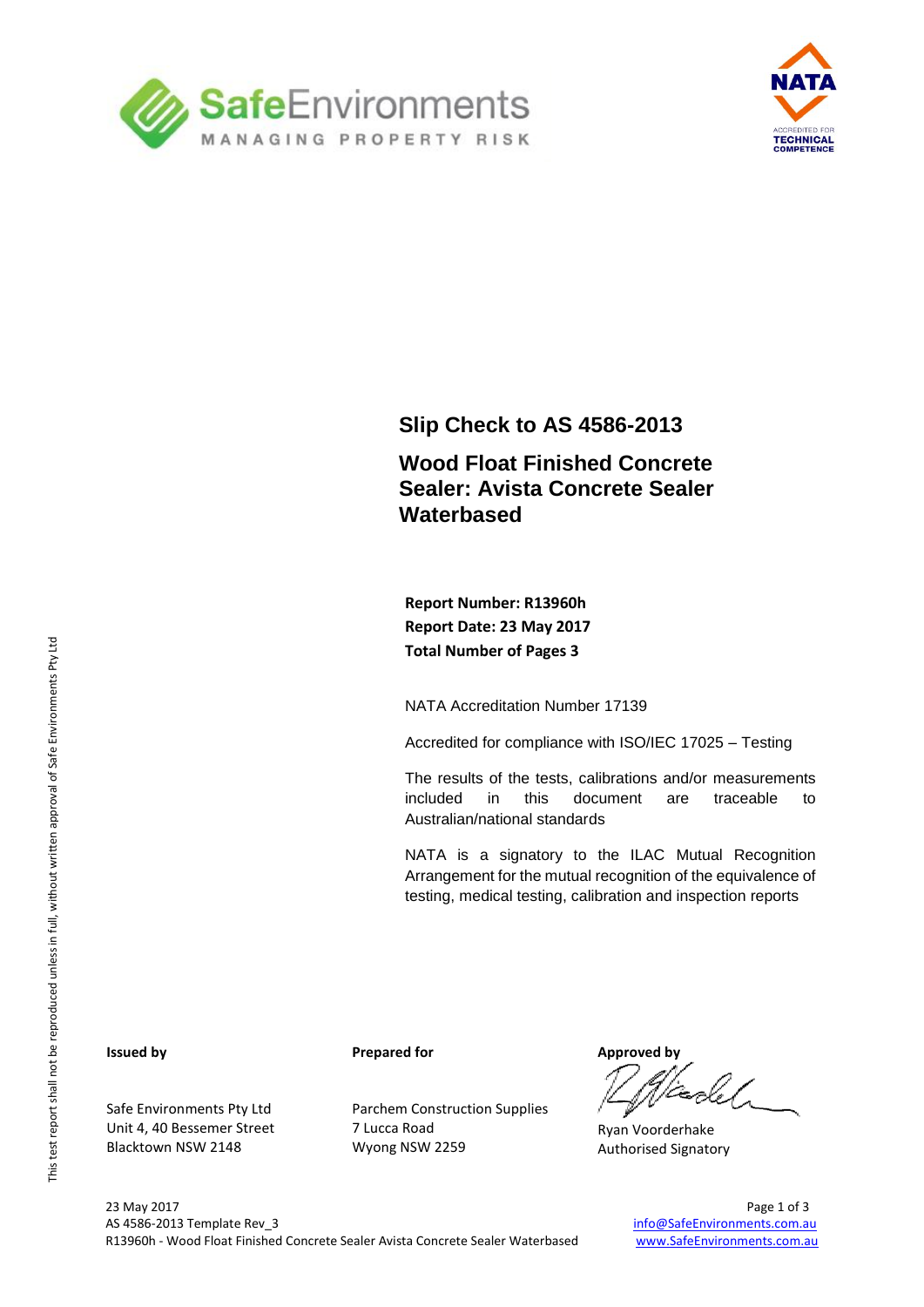



23 May 2017

# **Test Report No. R13960h**

## **Slip Resistance Classification of New Pedestrian Surface Materials**

**AS 4586-2013 Appendix A (Wet Pendulum Test)**

The slip resistance classification has been determined for unused surfaces using specific conditions. Factors such as usage, cleaning systems, applied coatings and patterns of wear may affect the characteristics of the surface after classification. Standards Australia Handbook 198:2014 *Guide to the specification and testing of slip resistance of pedestrian surfaces* provides guidance for the selection of slip resistant pedestrian surfaces classified in accordance with AS 4586-2013. It is recommended that this test report be read in conjunction with AS 4586 and HB 198.

| Requested by:                | <b>Parchem Construction Supplies</b>                   |              |                                |  |  |
|------------------------------|--------------------------------------------------------|--------------|--------------------------------|--|--|
| Client Address:              | 7 Lucca Road                                           |              |                                |  |  |
|                              | Wyong NSW 2259                                         |              |                                |  |  |
| <b>Product Manufacturer:</b> | <b>Parchem Construction Supplies</b>                   |              |                                |  |  |
| <b>Product Description:</b>  | Wood Float Finished Concrete                           |              |                                |  |  |
|                              | Sealer: Avista Concrete Sealer Waterbased              |              |                                |  |  |
| Test conducted according to: | AS $4586:2013$ Appendix A                              |              |                                |  |  |
| Location:                    | Slip Check Pty Ltd Test Facilities, Blacktown NSW 2148 |              |                                |  |  |
| Conducted by:                | <b>Hayden Davies</b>                                   |              |                                |  |  |
| Date:                        | 16 May 2017, 17 May 2017                               | Temperature: | $20^{\circ}$ C                 |  |  |
| Sample:                      | Unfixed                                                | Cleaning:    | None                           |  |  |
| Rubber slider used:          | Slider 96                                              | Conditioned: | Grade P 400 paper dry followed |  |  |
| Slope of specimen:           | Tested on a flat level surface                         |              | by wet lapping film            |  |  |
| Direction of Test:           | NA.                                                    |              |                                |  |  |

|                            |    | Specimen 1 Specimen 2 Specimen 3 Specimen 4 Specimen 5 |    |  |
|----------------------------|----|--------------------------------------------------------|----|--|
| Mean BPN of last 3 swings: | 39 | 46                                                     | 54 |  |

| <b>Reported SRV of Sample:</b> | 48 |
|--------------------------------|----|
| <b>Class:</b>                  | P4 |